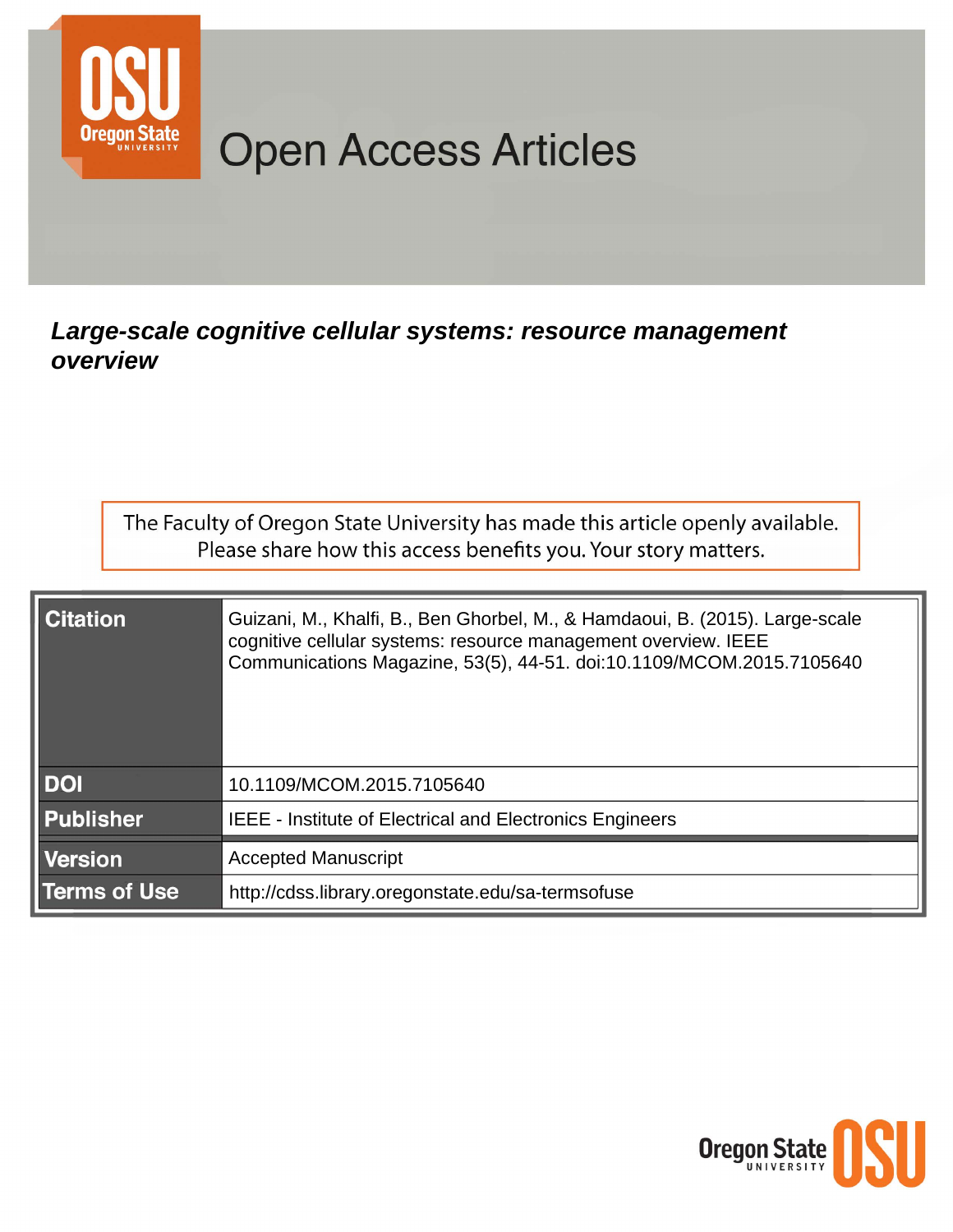# Large Scale Cognitive Cellular Systems: Resource Management Overview

Mohsen Guizani, *Fellow, IEEE,* Bassem Khalfi, *Student Member, IEEE,* Mahdi Ben Ghorbel, *Member, IEEE,* and Bechir Hamdaoui, *Senior Member, IEEE,*

#### Abstract

This paper presents recent advancements in resource management for large-scale DSA Systems. Although the problem of spectrum and power allocation is well addressed in the literature, the need for more efficient algorithms still persists due to the exponential growth of the number of wireless devices. Thus, developing efficient distributed approaches became an attractive solution that can follow the systems' rapid growth. Despite the number of economic-driven methods that were presented such as game theoretic solutions, these methods still rely on excessive information exchange, which results in high delays. Inspired from the success of behavioral techniques, mainly learning and filtering approaches, applications of these techniques to spectrum management have attracted more interest due to their distributivity and minimal requirements of information exchange.

#### I. INTRODUCTION

The unprecedented growth witnessed by wireless communication systems over the past decade has brought to light new concerns about the spectrum capability to handle the dramatic increase of the number of wireless devices. This was supported by a common belief that the spectrum has become overcrowded or even running out of space. However, various spectrum measurement studies have shown that the problem is mainly due to lack of efficiency in the spectrum utilization rather than due to scarcity of resources. Therefore, it is anticipated that by enhancing the awareness of wireless terminals about their surrounding environments, the spectrum efficiency could be enhanced remarkably. This is the core idea of Cognitive Radio (CR) which has emerged as a potential candidate for enabling Dynamic Spectrum Access (DSA) [1].

Conventionally, the different portions of the spectrum are allocated using a static manner to specified applications regardless of the activity of users within that system. With the current growth in mobile communication systems, a spectrum shortage is expected. However, in some applications, the spectrum is heavily under-used. The DSA will allow to opportunistically take advantage of the temporary unused portions left in these applications to cover up the shortage of the spectrum resources in other applications (cellular communication systems for example) or even to allow the coexistence of other applications. Hence, within the same portion of the spectrum, two systems with two levels of priority can coexist; a Primary System (PS) with the highest priority to access the spectrum, and a Secondary System (SS) with a lower level of priority to access the spectrum under certain constraints to protect the primary system privileges.

Mohsen Guizani and Mahdi Ben Ghorbel are with Qatar University, Doha, Qatar. Bassem Khalfi and Bechir Hamdaoui are with Oregon State Univeristy, Oregon, USA.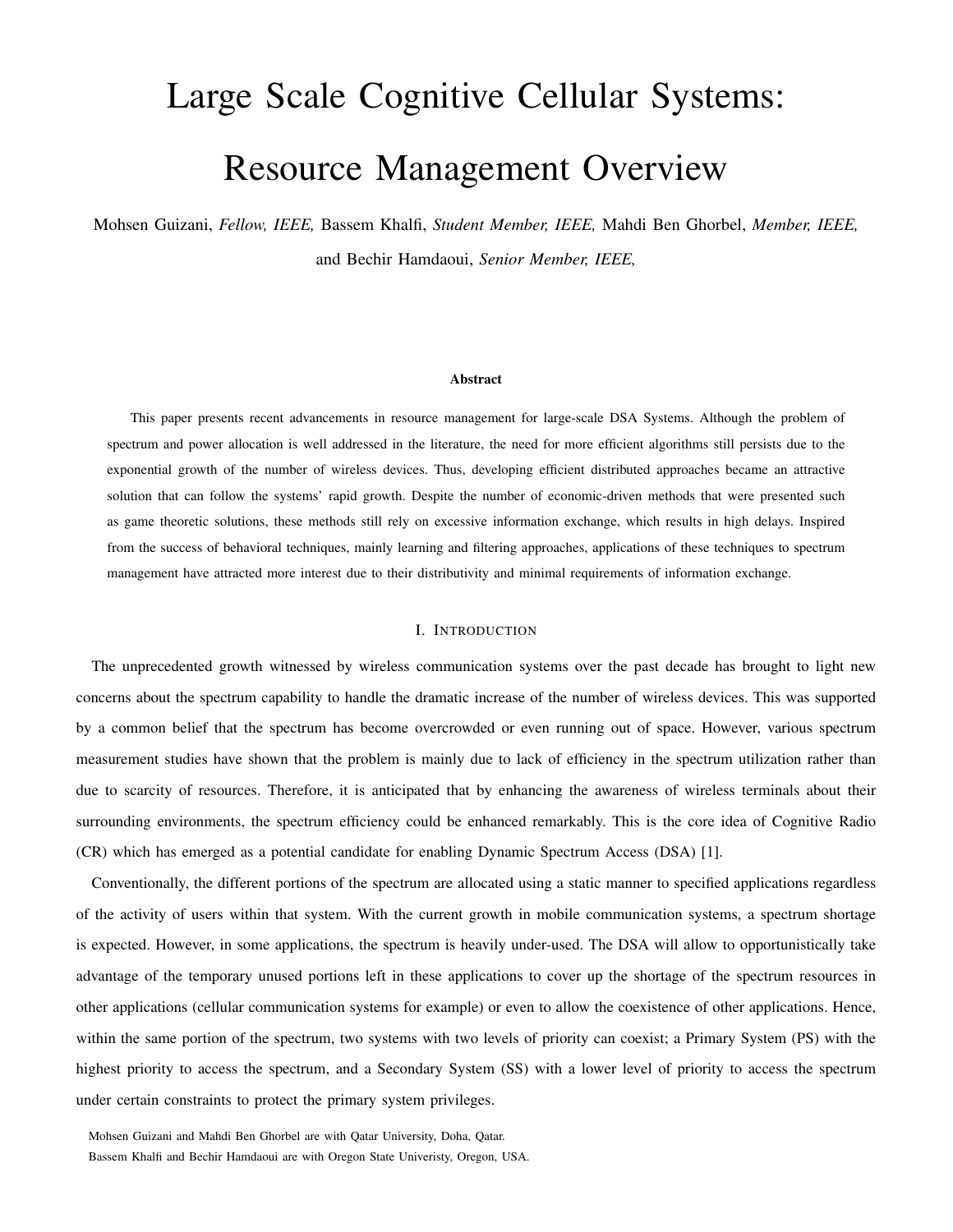The main objective with DSA systems is to optimize the performance of the SS while protecting the quality of service of the PS. To achieve that, the key component to enable efficient DSA is the dynamic spectrum management. It is responsible for 1) the awareness of the activity of the PS users, and 2) the efficient spectrum and power allocation with regards to the target Quality of Service (QoS) at the SS users. This requires that the SS be self-aware, self-adaptive, and self-configurable.

The dynamic spectrum management encompasses four tasks which are spectrum sensing, spectrum decision, spectrum sharing, and spectrum mobility. While spectrum sensing and decision are devoted to the identification of the portions of the spectrum that the SS will access with regards to various factors, the spectrum sharing and mobility are dedicated to the access and the seamless communication in the selected portions of the spectrum. Although these tasks have been intensively investigated in the literature [2], the need for efficient algorithms still persists with the growing density of users.

This article provides an overview of DSA systems, the dynamic spectrum management task and the current emerging challenges related to resource allocation in DSA systems. Particularly, we focus on the developed algorithms for the spectrum assignment and power allocation with regards to the growing size of the system. An overview of the DSA system and spectrum management functionality is provided. Then, we present a classification of the proposed distributed resource allocation methods along with the emerging challenges pertaining to scalability as well as spectrum and power efficiency.

## II. DYNAMIC SPECTRUM ACCESS OVERVIEW

DSA is envisioned to be the future of the wireless communication networks. It will enable the coexistence of an intelligent license-exempt systems (the SS) alongside with the already existing licensed system (the PS). The users within the SS are known as Secondary Users (SUs), Cognitive Users (CUs), or DSA agents while the users within the PS are referred to as Primary Users (PUs). The PUs are allowed to access the spectrum whenever they want without being aware of the presence of the SUs. However, the SUs should take into account the activity of the PUs. To do so, an SU should have adequate capabilities of being self-aware and self-adaptive to exploit efficiently the available opportunities in time, frequency, and space.

Based on how the SS will behave in the presence of a PS, three access paradigms, as shown in Fig. 1, have been intensively discussed in the literature [3].

- 1) Spectrum Interweave: In this scenario, the SU avoids harming the PS with interference by only transmitting over a band if it is non-used. No collaboration in this scenario is needed. This access model attracted a lot of interest from the research community as well as regulators and standardization communities and even found its way into practical implementation in different standards (802.22 for WRAN, 802.11 $af$ , etc.).
- 2) Spectrum Overlay: In this scenario, there is a close collaboration between the PS and the SS, where the SS will help the PS transmit its data and at the same time profit from it by transmitting its own data while mitigating the interference that may bother the PS communication. However, security issues may arise with the adoption of this model since a share of the code-books or even the whole messages of the PS is required.
- 3) Spectrum Underlay: This paradigm is known as interference control. The SS uses a transmit power control to keep the resultant interference below a given threshold that guarantees a minimum QoS for the PS. Although in this scenario the SS could access the spectrum at any time using any band anywhere, the challenge is how to accurately estimate the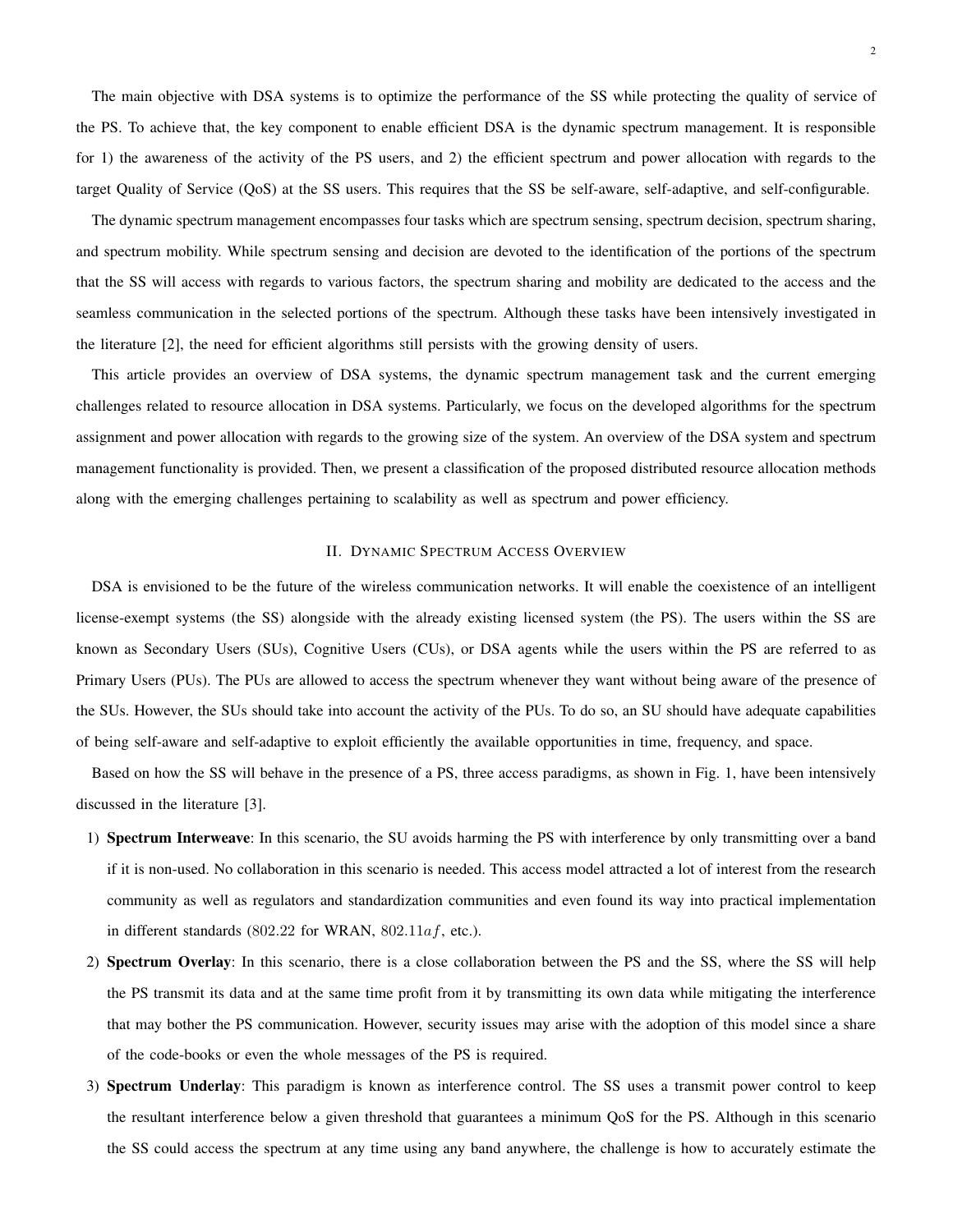channel between the PS and the SS to limit the resultant interference.

In all the proposed models, the more the SS gets awareness about the PS, the better it achieves its targeted throughput. On the other hand, this results in more complex problems to be solved in addition to the security issues that arise due to this information sharing. In this article, we focus mostly on the spectrum interweave scenario as it is less harming to the PS and needs less collaboration from the PUs as shown in Fig. 1 and Fig. 2. Hence, a DSA will refer to the cognitive system using this model. The mechanism that will allow the SS to identify the spectrum opportunities, the coordination between the different users, and the seamlessness of the communication is the dynamic spectrum management. In what follows, we address the spectrum management functionality and emphasize its importance in DSA.

### III. RESOURCE MANAGEMENT FOR DSA SYSTEMS

#### *A. Spectrum Management in DSA*

Spectrum management represents the core of DSA. It encompasses all the tasks that will allow DSA users to identify the portions of the spectrum left temporarily by the PS, usually called spectrum holes. Furthermore, it controls the access of these bands by the different users of the DSA system as well as the coordination between them to avoid any collisions between them. Moreover, it takes into account the required QoS at the DSA agents and ensures their seamless communication. It could be performed either by a central unit called a Central Spectrum Manager (CSM) or distributively where each user will play the role of the spectrum manager. There are four vital tasks in spectrum management: spectrum sensing, spectrum decision, spectrum sharing and spectrum mobility.

In the spectrum sensing, the DSA system senses the different portions of the spectrum to detect whether there is an activity of the PS or not. Various methods have been proposed in the literature and classified over various criteria including individual or cooperative, simple or sophisticated, centralized or distributed, single band or multiband [4], [5].

In the spectrum decision, based on the measurements made in spectrum sensing, the DSA system decides on the occupancy of the spectrum. This is the most critical task in spectrum management as it could result in a false alarm or miss-detection scenarios. In fact, if the DSA declares the band as vacant while a primary user is present and active, a mutual interference will harm both systems. In the other case, if there is no primary activity but the SS declares the band as occupied, one can miss the opportunity to take advantage of that available slot which will reduce the system's performance in terms of spectrum efficiency.

In the spectrum sharing, the task consists of controlling the access of the spectrum and the coordination between the different secondary users while accessing the spectrum [6]. The importance of spectrum sharing is the efficient assignment of the spectrum among the users. The objective is to minimize the interference between users and to take into account their requirements in terms of QoS.

The final task is spectrum mobility which aims at supervising the activity of the PS while the SS is accessing the spectrum. In fact, since the PS has the priority to access the spectrum, it is the responsibility of the SS to detect when a PU is back to use the channel. In such a situation, the SS must switch to another band, stop, or reduce the communication in that band in order to give priority to PUs.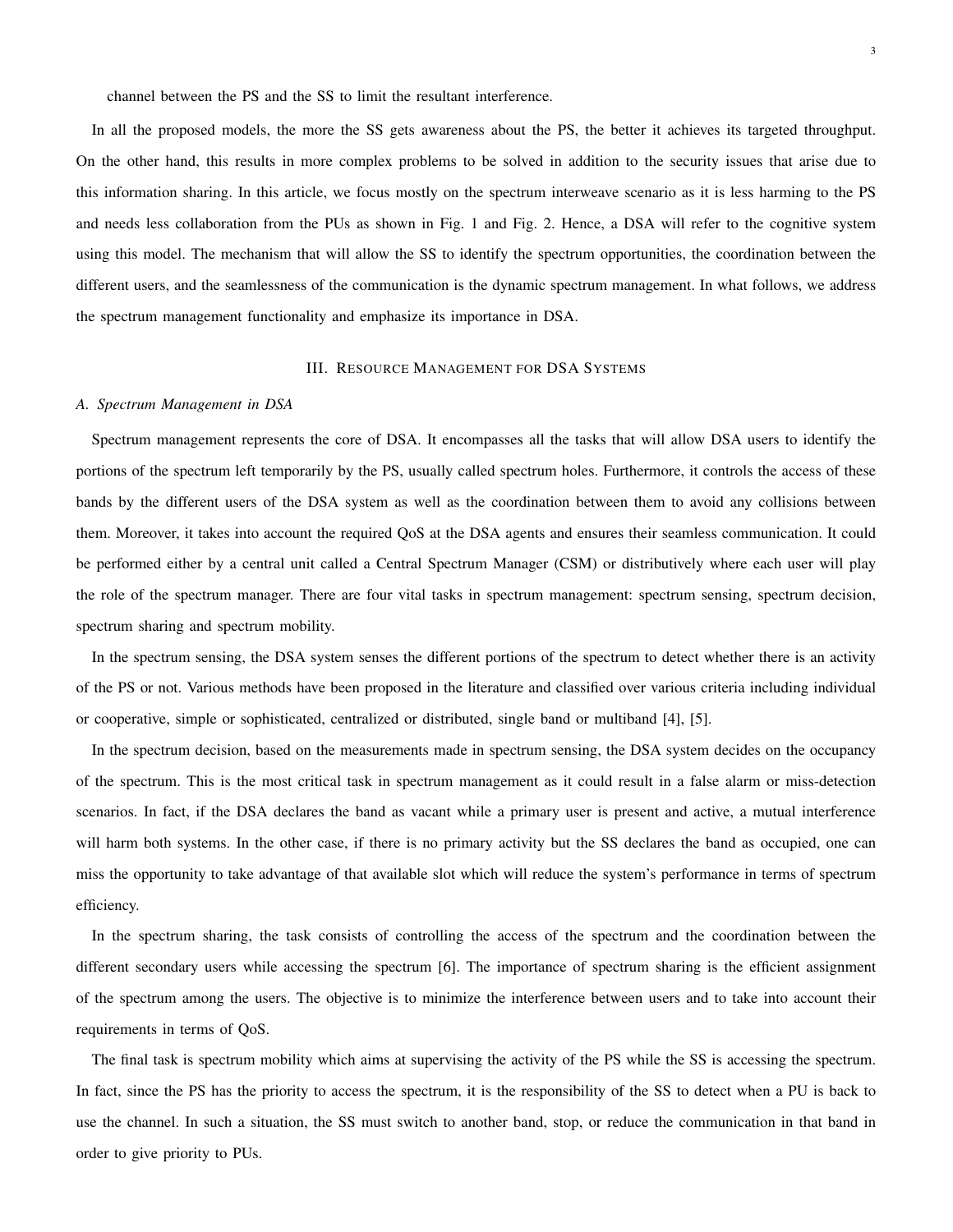In Fig. 2, we present the different spectrum management phases for a DSA system, depending on the used CR paradigm.

# *B. Spectrum Management Challenges in Large Scale Systems*

Conventionally, the spectrum sharing and mobility tasks have attracted less research interest compared to spectrum sensing and decision in DSA systems. This is because it was thought that once the spectrum was declared unused, conventional access techniques could be employed. However, a particular attention has recently been paid to spectrum and resource allocation, driven by the exponential increase of the number of wireless devices. Therefore, large-scale or dense DSA systems are more probable to take place. Such systems will be characterized by a very high number of users but on the other hand a very limited number of available bands. This requires the development of efficient algorithms that account for the system scalability. Hence, sharing the bands is a required solution but controlling the resultant interference represents a real challenge.

The spectrum management process with regards to the large-scale component is anticipated to be different. Conventional spectrum management processes are performed with a centralized manner. However, relying on a CSM makes the resource allocation problem computationally complex and difficult to solve in a relatively acceptable time for practical implementations. The authors in [7] showed that the problem of spectrum and modulation allocation is a non-linear integer programming problem. Hence, the solution is to use a heuristic algorithm that allows to achieve a close-optimal solution with a polynomial complexity. By doing so, the processing delay is minimized but the problem of overhead still persists. This may cause a non-acceptable delay which affects the scalability of the system. Decentralized resource allocation is more attractive from this perspective. The decision would be taken locally by each user by exchanging some information with the DSA system.

Moreover, the heterogeneity of users and services in terms of QoS requirements combined with the scarcity of resources adds one more component in the resource allocation problem [8]. The DSA system should be QoS-aware such that the DSA agents that need higher levels of QoS are prioritized in the allocation of the "best" bands. On the contrary, a DSA agent with low QoS requirements is accommodated bands with weaker channel gains. On the other hand, although the detection of primary user activity is part of the spectrum sensing and decision tasks, it is important to consider that in the process of resource allocation. In fact, if an SU with high QoS requirements is transmitting in a band and the primary user took it back, the SU should be switched to another band that allows it to achieve its required QoS level.

Power consumption is another critical resource in wireless communications which attracts continuous attention since the emergence of the concept of green communications [9]. The power allocation should be optimized for economic and environmental concerns. Hence, the power should be optimized locally such that it allows to reach the target throughput without inducing a non acceptable interference. This helps reducing the effect on the environment as well as the power cost of the global system.

In the following sections, we provide a classification of the already proposed methods that have addressed the problem of resource management in DSA.

#### IV. EFFICIENT RESOURCE MANAGEMENT

The problem of resource management is the most critical task in wireless communication systems in general and in DSA systems in particular. At this level, we denote by spectrum management only the two tasks of spectrum sharing and spectrum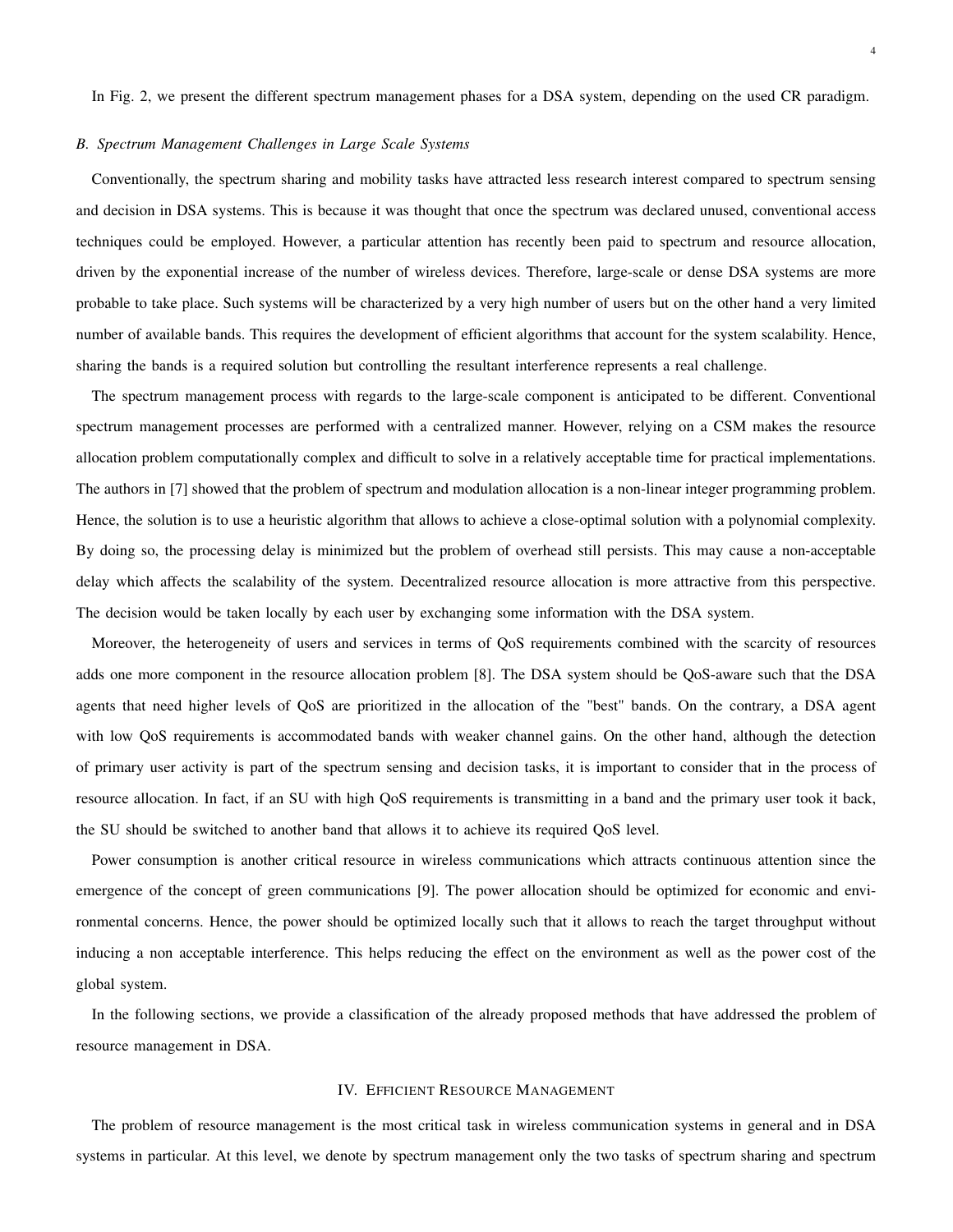mobility. Broadly speaking, these methods could be classified into centralized and distributed resource spectrum management techniques from a network architecture perspective.

#### *A. Centralized Approaches*

Based on the primary user behavior, centralized approaches fit the case where the PS activities in the channel do not change constantly. This is the case of accessing the TV white bands, also called spectrum holes, in IEEE 802.22. To do so, after deciding on the available bandwidth, the CSM devotes a part of the spectrum to each DSA agent. For a successful resource allocation scheme, the CSM should perform the following:

- (a) The CSM acquires a full knowledge about all the channel gains between the different users and their target throughput as well as their constraints. This could be done using a dedicated control channel.
- (b) The CSM coordinates between the different users to avoid harming each other with interference.
- (c) The CSM controls the PS activity to keep the secondary users enjoying transmitting without sadden interruption.
- (d) The CSM should employ an intelligent and efficient algorithm that succeeds to allocate the resources to the different users within the system in a relatively short time.
- (e) There should be a back-up scenario in case of failure or an immediate vacation of the channel.

*1) Optimal Approaches for Resource Allocation:* In optimal resource allocation, the CSM succeeds to allocate efficiently the spectrum and the power for each user. This could be done for relatively small-networks where the variability of the channels within the system is small compared to the data processing at the CSM. Integer non-linear programming tools are used for solving the joint spectrum and bit allocation with DSA systems [10]. However, if the network population increases, the algorithm suffers from the exponential-increase of the computational time. Hence, sub-optimal approaches become more attractive.

*2) Heuristic Approaches for Resource Allocation:* Due the inconvenience of optimal approaches for large-scale systems with regards to the computational time, heuristic approaches are more attractive. In [7], the authors considered evolutionary algorithms for an orthogonal frequency-division multiplexing (OFDM) DSA system when trying to minimize the total power consumption. The authors considered a system where the available portions of the spectrum are accessed using OFDM. The CSM jointly allocates the sub-carriers and the bit modulation among the different users. The primary user activity has been also taken into account where at each time episode some bands may be occupied with the PU and leave in the next episode. This will press to consider the re-allocation at each episode. Since the optimal problem is NP-hard, the authors employed evolutionary algorithms to solve the problem sub-optimally. The Genetic algorithm (GA), considered as a heuristic algorithm, was employed by taking advantage of the mutation and crossover to prevent the local optima and thus reach the global optimal in a finite number of iterations. A second method that has been applied to solve the allocation problem is the "ant colony" optimization. It is inspired from the way ants find the optimal path between the food and their nest where the shortest path is identified based on an amount of hormone. When applied to DSA, the vertices model the bands while the edges represent the combination between the users and the modulation levels. Thus, modeling the fact that at each sub-carrier different modulation schemes could be used, at each vertex different edges are issued from. The ant colony optimization was shown to achieve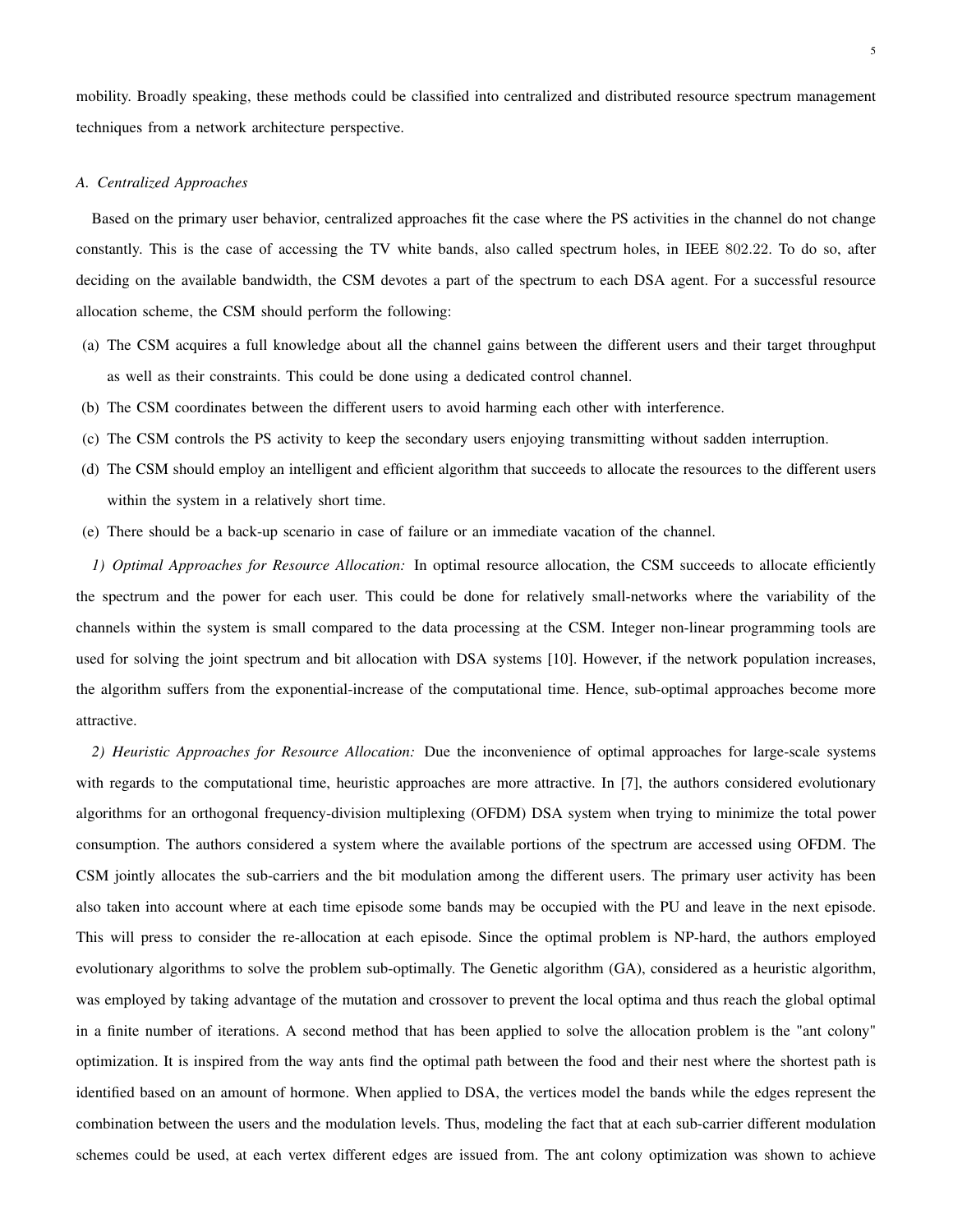near-optimal performance in terms of power saving compared to the optimal solution and better performance when compared to the genetic algorithm.

#### *B. Decentralized Approaches*

Although heuristic approaches could solve the computational complexity in a centralized resource allocation problem, the whole system suffers from scalability issues. In fact, the system is subject to a large amount of signaling overhead to ensure the coordination and the control of the communication between the different users. This results in a high delay which is not inline with the real-time characteristic of DSA (it was envisioned to exploit the instantaneous non-used portions of the spectrum) [11]. Although the use of hierarchical structure (clustering) may improve the scalability issue of the centralized approach, the need for more efficient structure that supports real-time implementation is more pressing. Relying on a distributed DSA structure was seen as the solution to the scalability issue by taking advantage of more cognition.

The employed methods for resource allocation in DSA with a decentralized manner are mainly based on economic or heuristic approaches.

*1) Economic-Based Approaches:* Although economic approaches could be considered as centralized approaches [12], they attracted more attention in solving distributed resource management problems. The authors in [11] presented game theory as a powerful tool to analytically deal with decentralized spectrum allocation. It is a class of optimization techniques useful for solving optimization problems with conflicting resources. The basic concept is to find the best strategy for each player in order to maximize a given payoff. When considering DSA systems, it could be employed at different levels of the network where at each time the players could model a particular entity of the network [12]. Game theory could model the negotiation or the cooperation between the decision makers to solve the problem of resource management at the highest level between the SS and the PS. In the context of a large DSA system, the players could represent the DSA agents (the pair of a transmitter and its corresponding receiver) in their competition between each other for the available resource or even the competition when accessing the spectrum using the underlay approach with the primary users. The strategy represents the set of bands that will be selected while the payoff may differ according to the context but could be taken as the achieved throughput or the energy efficiency in some contexts.

The major limitation of game theoretic approaches is that an exchange of information between users is still needed, even if it is minimal. For instance, each user should know the cost function (payoff) of the other players which is, from a practical perspective, very difficult to acquire unless if a control channel is dedicated for this information exchange. Hence, we focus next on approaches that need limited feedback from the network.

*2) Heuristic-Based Approaches:* Learning- and filtering-based approaches have great potential for enabling efficient resource management in large-scale DSA systems.

*a) Reinforcement learning:* Reinforcement Learning could be formulated as a class of Markov Decision Problems where a given number of agents try to learn from their environment based on their taken actions. The agent, based on the set of actions that could be taken, visits a given number of states and computes the associated reward. The objective at the end is to select the appropriate action that maximizes the accumulated reward. This accumulated value of reward is the combination of the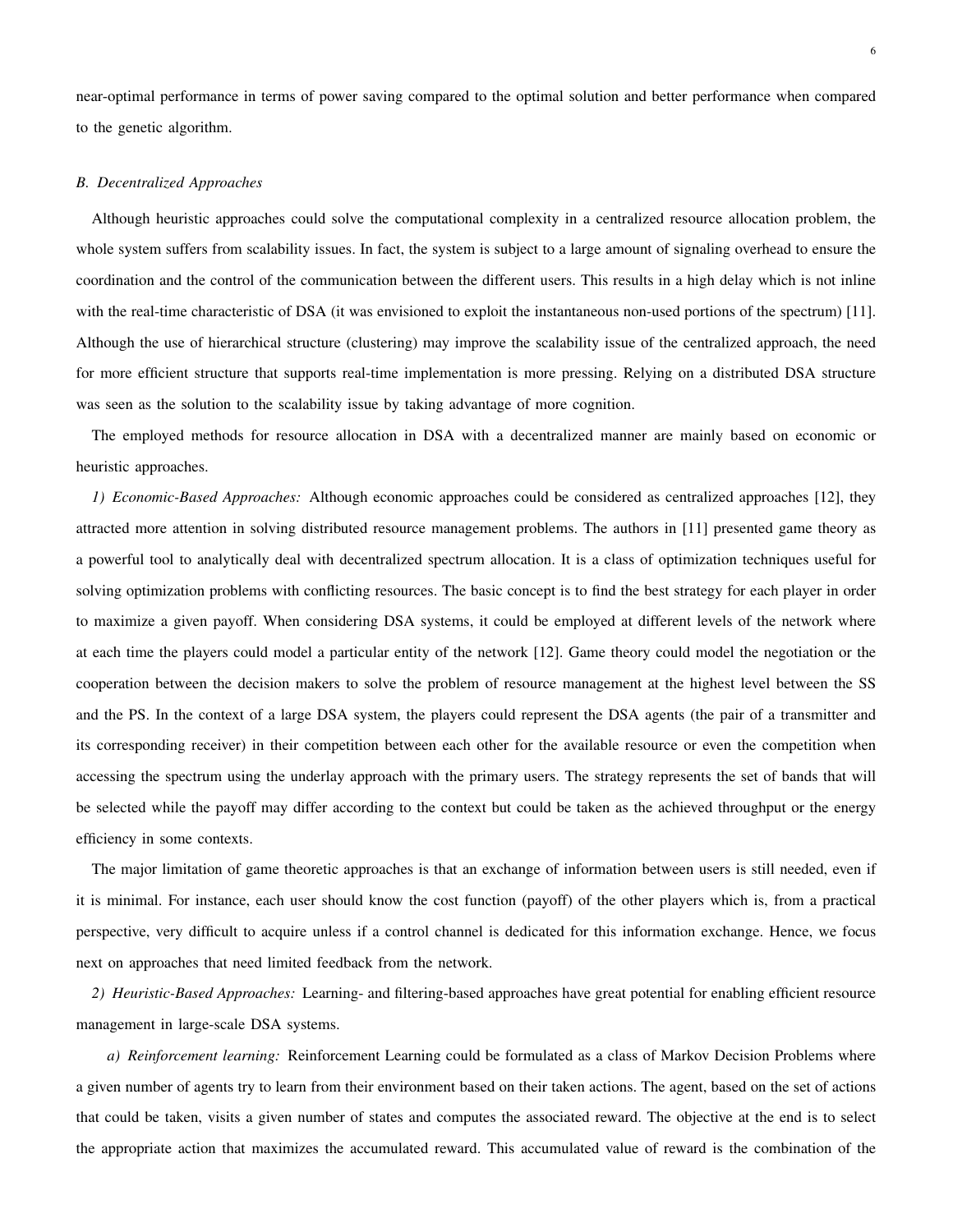past accumulated rewards (exploitation) and the future received reward (exploration). When applied in the context of spectrum management in large-scale DSA, each DSA agent selects the best channel bands that allows it to receive the highest accumulated reward. For instance, Q-leaning has been applied to promote efficient spectrum allocation targeting the maximization of the per-agent reward [13]. Specifically, in these works, efficient objective functions have been designed, depending on the traffic model, and shown to achieve high performance in terms of scalability and learnability in addition to guaranteeing a distributed implementation. In Fig. 3, we detail the main steps of the Q-learning method when employed for resource allocation in DSA systems.

Although this method is very simple to apply with limited complexity, it may suffer from some inconvenience with fast time-varying channels. In fact, for a given channel state, the performance of the learning could be efficient if all the states have been explored. However, if the channels vary rapidly with time, this will deteriorate the learnability of the approach as the perceived reward for a given state will change with time. Hence, this method is very effective with quasi-static or slow varying channels only.

*b) Filtering:* Filtering-based algorithms could be very useful for addressing the limitations pertaining to the varying nature of the channels thanks to their tracking capabilities. In [14], Extended Kalman Filtering (EKF), which is a derivative of the Kalman filtering adapted to non-linear scenarios, have been applied for the tracking of the transmission power and the channel variations distributively. However, in general, Kalman filtering and its derivatives fail to reach acceptable performance especially with non-Gaussian noise. The estimation may suffer from large biases, convergence, or lack of robustness. Particle Filtering (PF) emerges as a key candidate to overcome these deficiencies.

The PF algorithm includes three main steps as shown in Fig. 4: i) generating the particles according to a given importance density, ii) weighing the particles using current observations and the previous weights, and iii) re-sampling to avoid particles degeneracy: making the particles with large weights more dominant than the ones with small weights. Like Kalman-based filters, two model equations are needed for PF: (i) A state evolution equation to characterize the time evolution of the state. This could be the prediction equation of the channel allocation given the previous allocation from the channel fading temporal correlation. (ii) An observation equation that relates the observation to the state and will be useful in the weighing and re-sampling phases of the filtering algorithm.

PF was applied for distributed resources management for DSA in [15] where each particle represents a possible channel allocation among the users. Hence, each user generates a given number of particles according to a given importance density. The prediction equation of the channel allocation could be derived using the previous allocation and by exploiting the channel fading temporal correlation. For the observation equation, it could model the objective function that each user wants to maximize. For a general setup, joint multiband selection and power allocation could be employed along with the consideration of the primary user's activity.

# *C. Summary and Comparison*

We summarize in Table I the main performance characteristics of the different algorithms.

In Fig. 5, we investigate the achieved reward compared to the case when Q-learning is employed. This figure shows the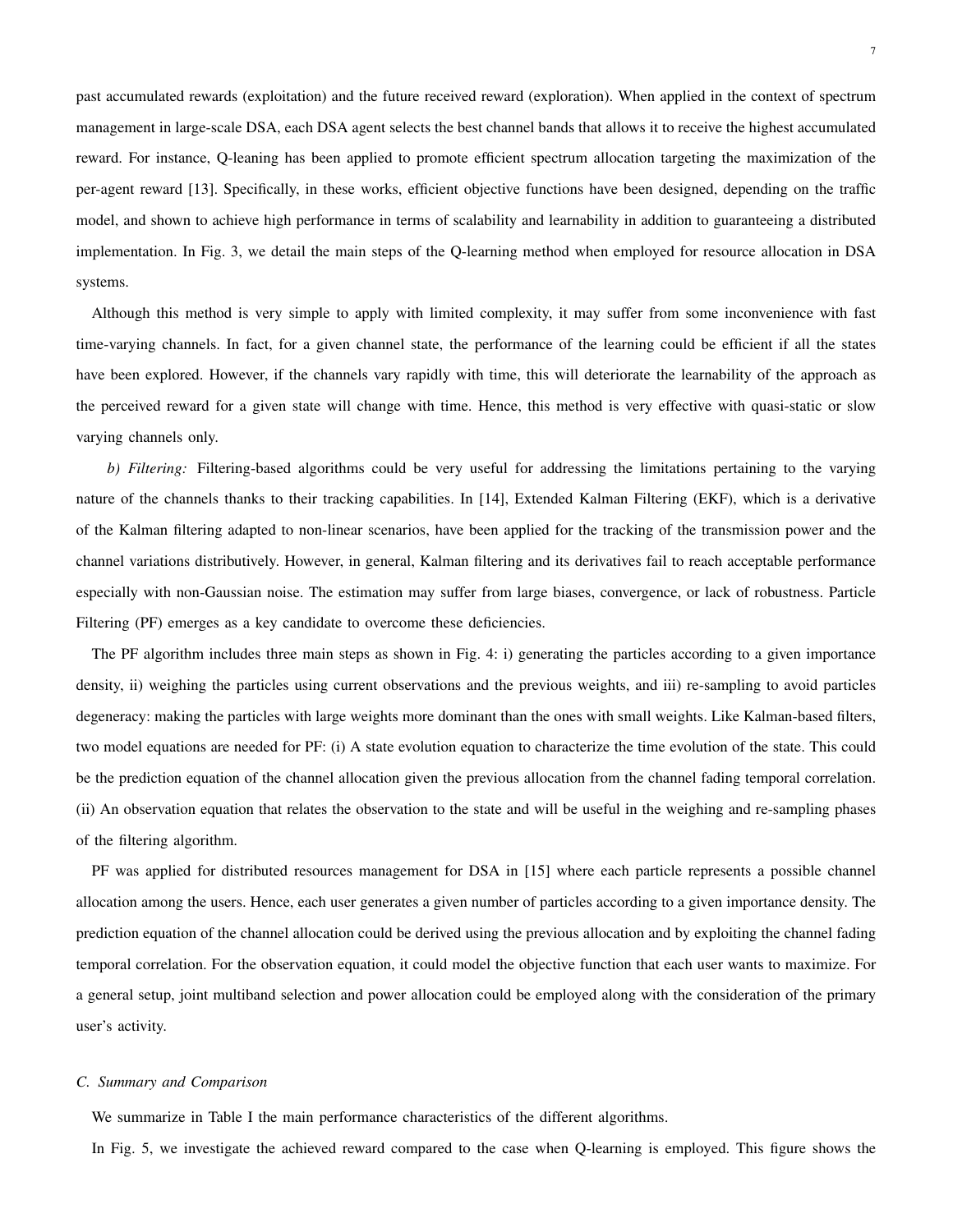efficiency of the filter-based approach to follow channel variations and better allocate channels to optimize the performance in a changing environment.

#### V. FUTURE RESEARCH DIRECTIONS

Even though spectrum management in large-scale DSA systems is a well investigated subject, efficient spectrum assignment and power allocation are still needed. It is very important to consider a holistic framework where all the components of the DSA system are taken into consideration which, despite the ever growing literature discussing DSA, is still missing. In the following, we present some of the directions that need further research investigation in order to enhance the performance of resource management of DSA systems:

- *Traffic prediction models:* The system should use traffic prediction models to anticipate the network traffic. In particular, predicting the primary users' activity is an important information for the resource management to have an advance knowledge of the channels' occupancy.
- *Users' interactions in a distributed model:* Even though a distributed model is adopted, a resource allocation system may require the presence of a permanent channel to ensure communication success and prevent other users from interfering with the PS. Some issues about the identification of the opportunities in the spectrum have already been addressed using cooperative communication (trade-off between sensing complexity and sensing time reporting should be carefully addressed).
- *Channels variability:* Channels variability represents a real challenge. Re-doing the allocation at each channel variation may not be efficient especially in fast changing environments. Tracking techniques offer a faster adaptation capability but modeling the channels' variations is a persistent problem. Developing efficient prediction models for the channels' variations will allow to enhance resource allocation through better prediction of suitable resource allocations. It can be employed either in learning or filtering techniques.
- *QoS awareness:* Spectrum resource assignment should not account only for the user's absolute satisfaction. If a user gets resources that exceed its requirements in terms of QoS, switching to another band or reducing allocated power may leave some resources to other users with higher requirements. The challenge resides in designing efficient utility functions that allow obtaining optimal performance with regards to requirements.
- *Scalability:* Not only do scalable protocols allow to handle large systems in an acceptable time, but also to efficiently use resources according to the system size. For instance, reducing the exchange data and the processing delays and increasing the re-usability of the bands will allow maximizing the optimization criteria.

## VI. CONCLUSION

This paper presented an overview of the main methods for resource management for large scale DSA systems. Centralized approaches are not adapted for large DSA systems due to their high computational complexity. In distributed approaches, heuristic methods based on behavioral evolution of resource allocation reward represent a promising solution due to their ease of implementation and low requirements in terms of information exchange and ability to track environment changes.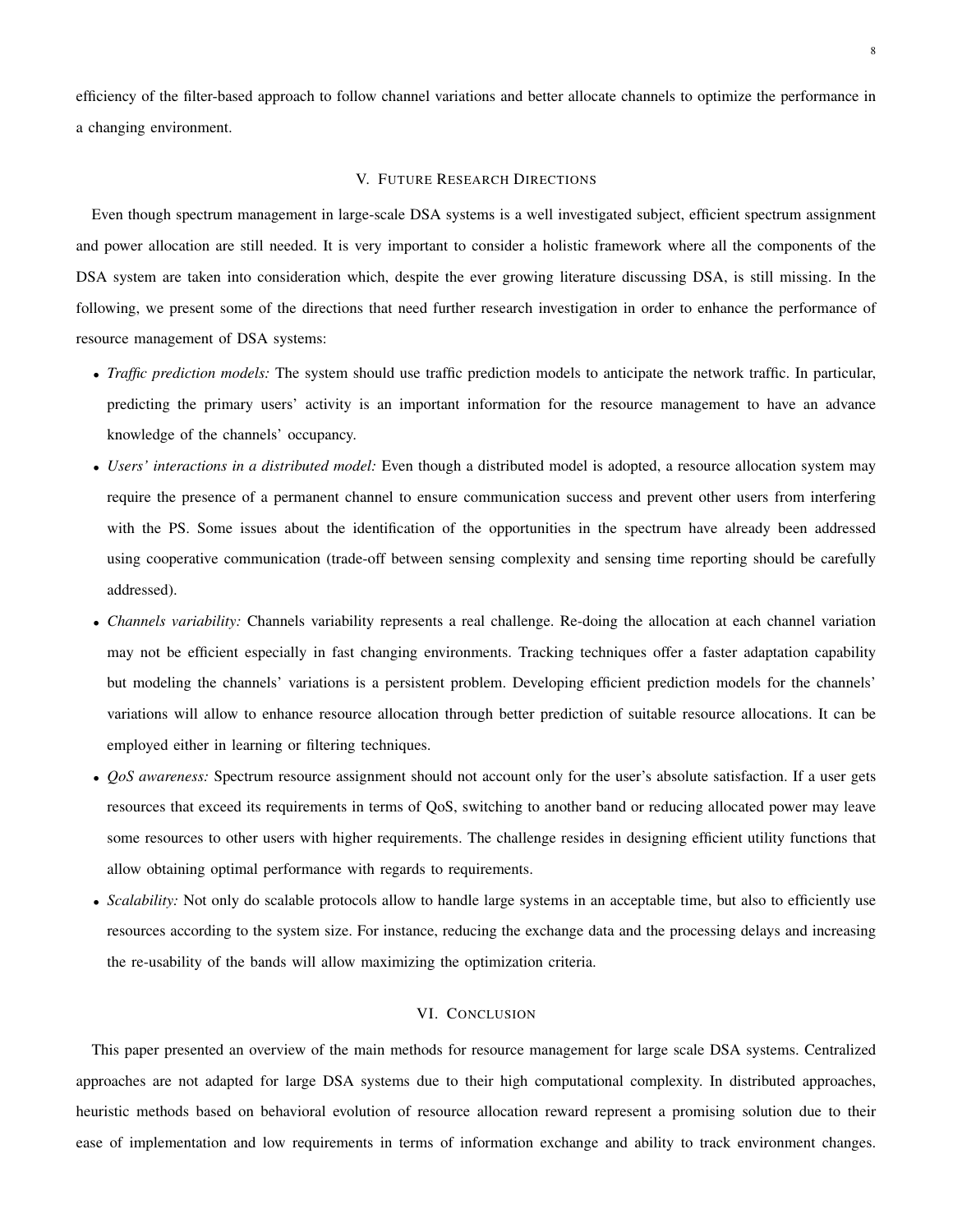In particular, we compared the learning and particle filtering based DSA algorithms and showed that particle filtering could achieve a better performance in terms of throughput especially in fast changing environments. Research is still open in this direction to propose efficient approaches to predict environment changes based on previous observations notably the primary users' occupancy, the channels' conditions, and other users' behaviors.

#### VII. ACKNOWLEDGMENT

This work was made possible by NPRP grant # NPRP 5- 319-2-121 from the Qatar National Research Fund (a member of Qatar Foundation). The statements made herein are solely the responsibility of the authors.

#### **REFERENCES**

- [1] J. Mitola and G. Q. Maguire, "Cognitive radio: Making software radios more personal," *IEEE Personal Communications,* vol. 6, no. 4, pp. 13-18, Aug 1999.
- [2] E. Z. Tragos, S. Zeadally, A. G. Fragkiadakis, and V. A. Siris, "Spectrum assignment in cognitive radio networks: A comprehensive survey," *IEEE Communications Surveys & Tutorials,* vol. 15, no. 3, pp. 1108-1135, Third 2013.
- [3] A. Goldsmith, S. Jafar, I. Maric, and S. Srinivasa, "Breaking spectrum gridlock with cognitive radios: An information theoretic perspective," *Proceedings of the IEEE,* vol. 97, no. 5, pp. 894-914, May 2009.
- [4] B. Hamdaoui, "Adaptive spectrum assessment for opportunistic access in cognitive radio networks" *IEEE Transactions on Wireless Communications,* vol. 8, no. 2, pp. 922-930, Feb. 2009.
- [5] G. Hattab and M. Ibnkahla, "Multiband spectrum access: Great promises for future cognitive radio networks," *Proceedings of the IEEE,* vol. 102, no. 3, pp. 282-306, March 2014.
- [6] B. Hamdaoui and K. G. Shin, "OS-MAC: An efficient MAC protocol for spectrum-agile wireless networks," *IEEE Transactions on Mobile Computing,* vol. 7, no. 8, pp. 915-930, August 2008.
- [7] H. Ahmadi and Y. Chew, "Evolutionary algorithms for orthogonal frequency division multiplexing-based dynamic spectrum access systems," *Computer Networks,* vol. 56, no. 14, pp. 3206-3218, September 2012.
- [8] X. Jiang, Y. Zhang, K. Wong, J. M. Kim, and D. J. Edwards, "Quality of service-aware coordinated dynamic spectrum access: Prioritized Markov model and call admission control," *Wireless Communications and Mobile Computing,* vol. 13, no. 5, pp. 510-524, 2013.
- [9] G. GÃŒr and F. AlagÃ¶z, "Green wireless communications via cognitive dimension: An overview," *IEEE Network,* vol. 25, no. 2, pp. 50-56, March 2011.
- [10] Y. Rahulamathavan, K. Cumanan, L. Musavian, and S. Lambotharan, "Optimal subcarrier and bit allocation techniques for cognitive radio networks using integer linear programming," *in Proc. of IEEE Workshop on Statistical Signal Processing,* August 2009, pp. 293-296.
- [11] G. Salami, O. Durowoju, A. Attar, O. Holland, R. Tafazolli, and H. Aghvami, "A comparison between the centralized and distributed approaches for spectrum management," *IEEE Communications Surveys & Tutorials,* vol. 13, no. 2, pp. 274-290, Second 2011.
- [12] Z. Ji and K. Liu, "Cognitive radios for dynamic spectrum access dynamic spectrum sharing: A game theoretical overview," *IEEE Communications Magazine,* vol. 45, no. 5, pp. 88-94, May 2007.
- [13] M. NoroozOliaee, B. Hamdaoui, and K. Tumer, "Efficient objective functions for coordinated learning in large-scale distributed OSA systems," *IEEE Transactions on Mobile Computing,* vol. 12, no. 5, pp. 931-944, May 2013.
- [14] D. Zhang and Z. Tian, "Adaptive games for agile spectrum access based on extended Kalman filtering," *IEEE Journal of Selected Topics in Signal Processing,* vol. 1, no. 1, pp. 79-90, June 2007.
- [15] M. Ben Ghorbel, B. Khalfi, B. Hamdaoui, and M. Guizani, "Resources allocation for large-scale dynamic spectrum access system using particle filtering," *in Proc. of IEEE Global Communications (GLOBECOM-Workshops)*, December 2014.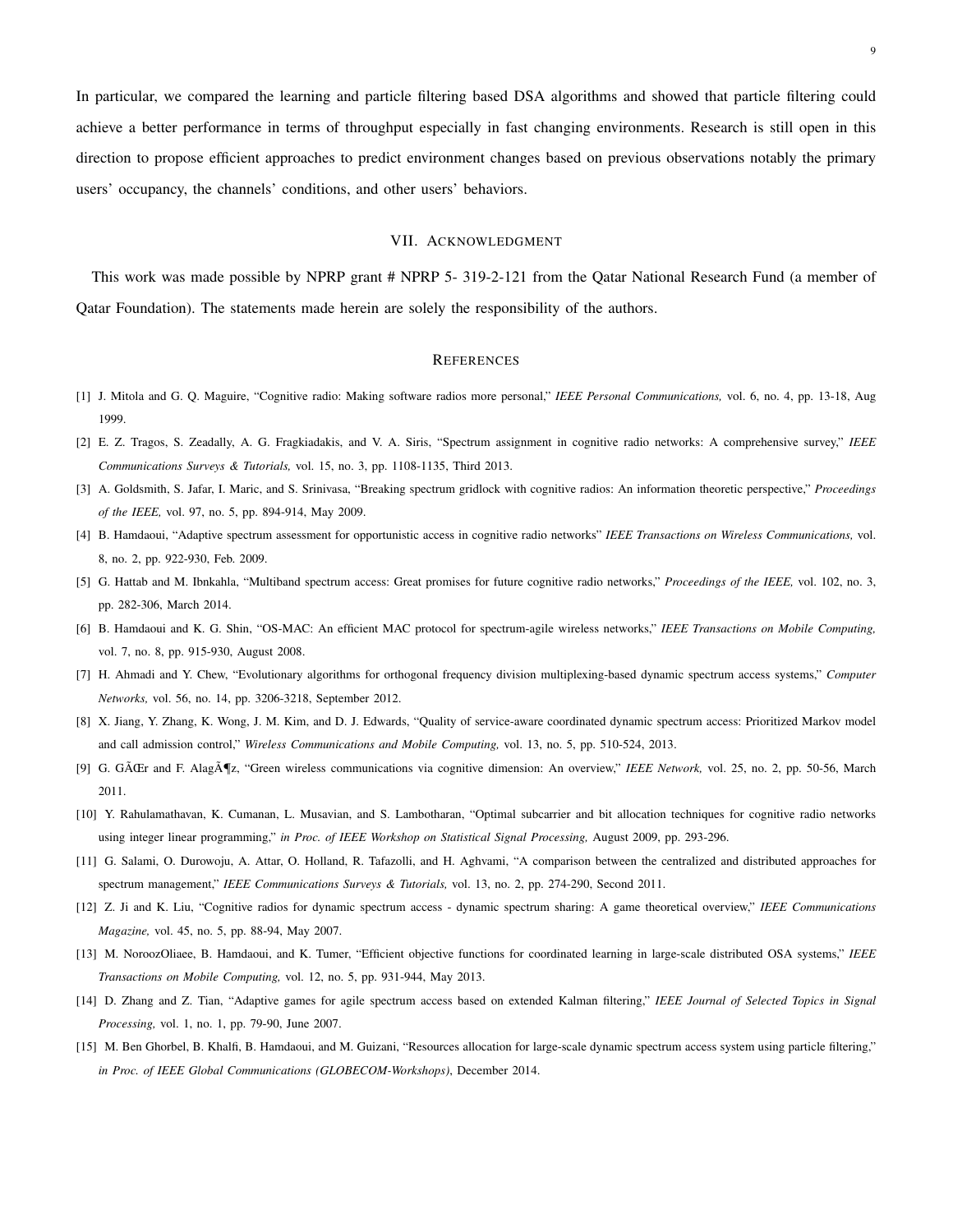Mohsen Guizani (S'85-M'89-SM'99-F'09) is currently a Professor at the Computer Science & Engineering Department in Qatar University. Qatar. He also served in academic positions at the University of Missouri-Kansas City, University of Colorado-Boulder, Syracuse University and Kuwait University. He received his B.S. (with distinction) and M.S. degrees in Electrical Engineering; M.S. and Ph.D. degrees in Computer Engineering in 1984, 1986, 1987, and 1990, respectively, all from Syracuse University, Syracuse, New York. His research interests include Wireless Communications and Mobile Computing, Computer Networks, Cloud Computing, Cyber Security and Smart Grid. He currently serves on the editorial boards of several international technical journals and the Founder and EiC of "Wireless Communications and Mobile Computing" Journal published by John Wiley. He is the author of nine books and more than 400 publications in refereed journals and conferences (with an h-index=30 according to Google Scholar). He received two best research awards. Dr. Guizani is a Fellow of IEEE, member of IEEE Communication Society, and Senior Member of ACM.

Bassem Khalfi (S'14) is currently a Ph.D student at Oregon State University in Corvallis, OR, USA. He received the "Diplome d'Ingenieur" from Ecole Superieure de Communications de Tunis (SUP'COM) in Ariana, Tunisia in 2012 and Masters of Science from Ecole Nationale d Ingenieur de Tunis (ENIT) in Tunis, Tunisia in 2014. His research interests include resource allocation in Dynamic Spectrum Access systems and performance analysis for cooperative spectrum sharing.

Mahdi Ben Ghorbel (S'10-M'14) is currently a postdoctoral fellow at Qatar University in Doha, Qatar since September 2013. He received the "Diplome d'Ingenieur" from Ecole Polytechnique de Tunisie (EPT) in Tunis, Tunisia in 2009 and the Ph.D in Electrical Engineering from King Abdullah University of Science and Technology (KAUST), Saudi Arabia in 2013. He received Excellency Fellowship for his studies at EPT and the top student award in his University in June 2009. He also received Provost Award and Discovery Fellowship to join KAUST in Sep 2009. His research interests include optimization of resource allocation and cooperative spectrum sensing performance for cognitive radio systems.

Bechir Hamdaoui (S'02-M'05-SM'12) is presently an Associate Professor in the School of EECS at Oregon State University. He received the Diploma of Graduate Engineer (1997) from the National School of Engineers at Tunis, Tunisia. He also received M.S. degrees in both ECE (2002) and CS (2004), and the Ph.D. degree in Computer Engineering (2005) all from the University of Wisconsin-Madison. His research interests span various topics in the areas of wireless communications and computer networking systems. He has won the NSF CAREER Award (2009), and is presently an AE for IEEE Transactions on Wireless Communications (2013-present), and Wireless Communications and Computing Journal (2009-present). He also served as an AE for IEEE Transactions on Vehicular Technology (2009-2014) and for Journal of Computer Systems, Networks, and Communications (2007-2009). He served as the program chair for SRC in ACM MobiCom 2011 and many IEEE symposia/workshops, including ICC, IWCMC, and PERCOM. He also served on the TPCs of many conferences, including INFOCOM, ICC, and GLOBECOM. He is a Senior Member of IEEE, IEEE Computer Society, IEEE Communications Society, and IEEE Vehicular Technology Society.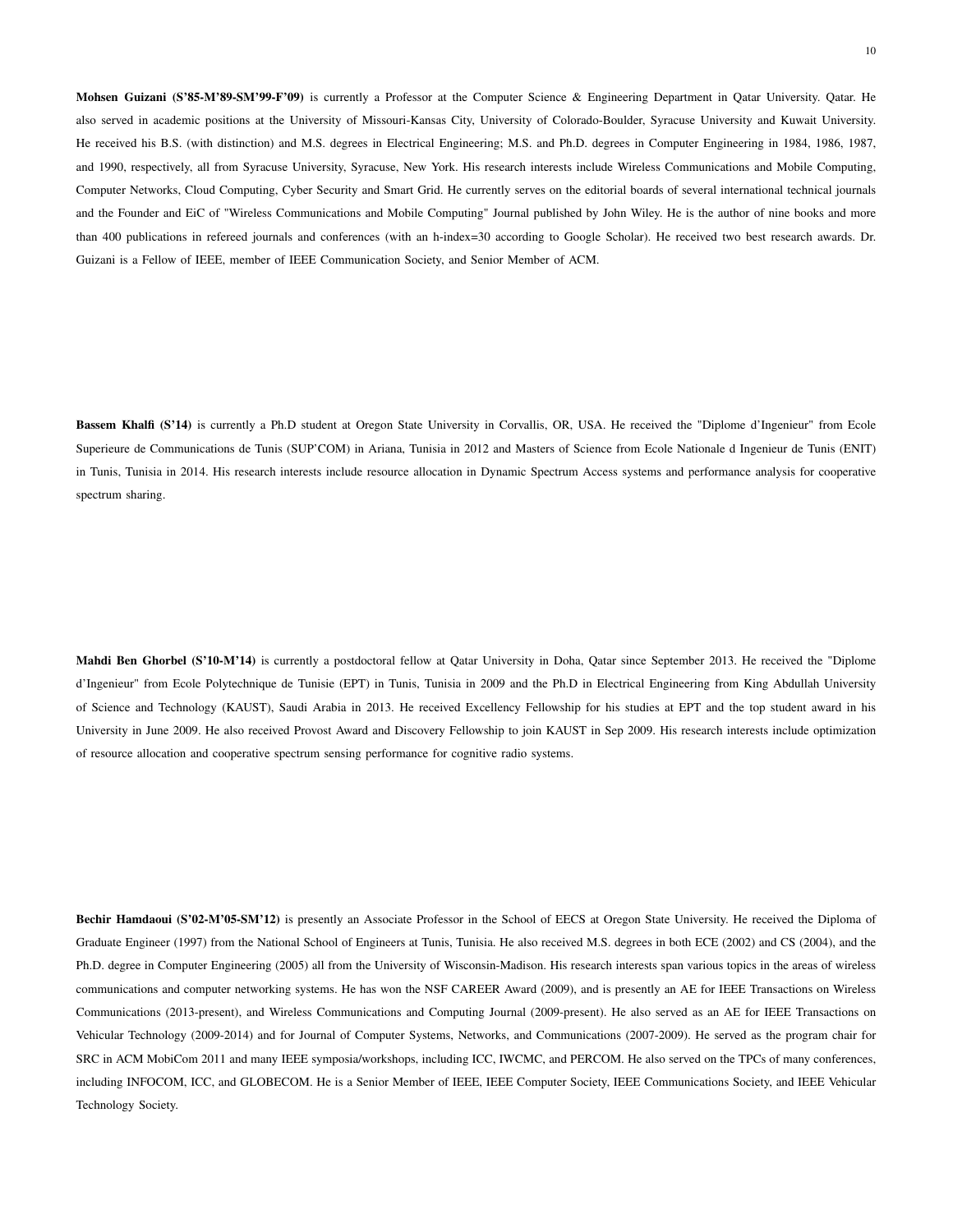

Fig. 1. Large scale DSA system coexisting of a primary system with different spectrum sharing paradigms.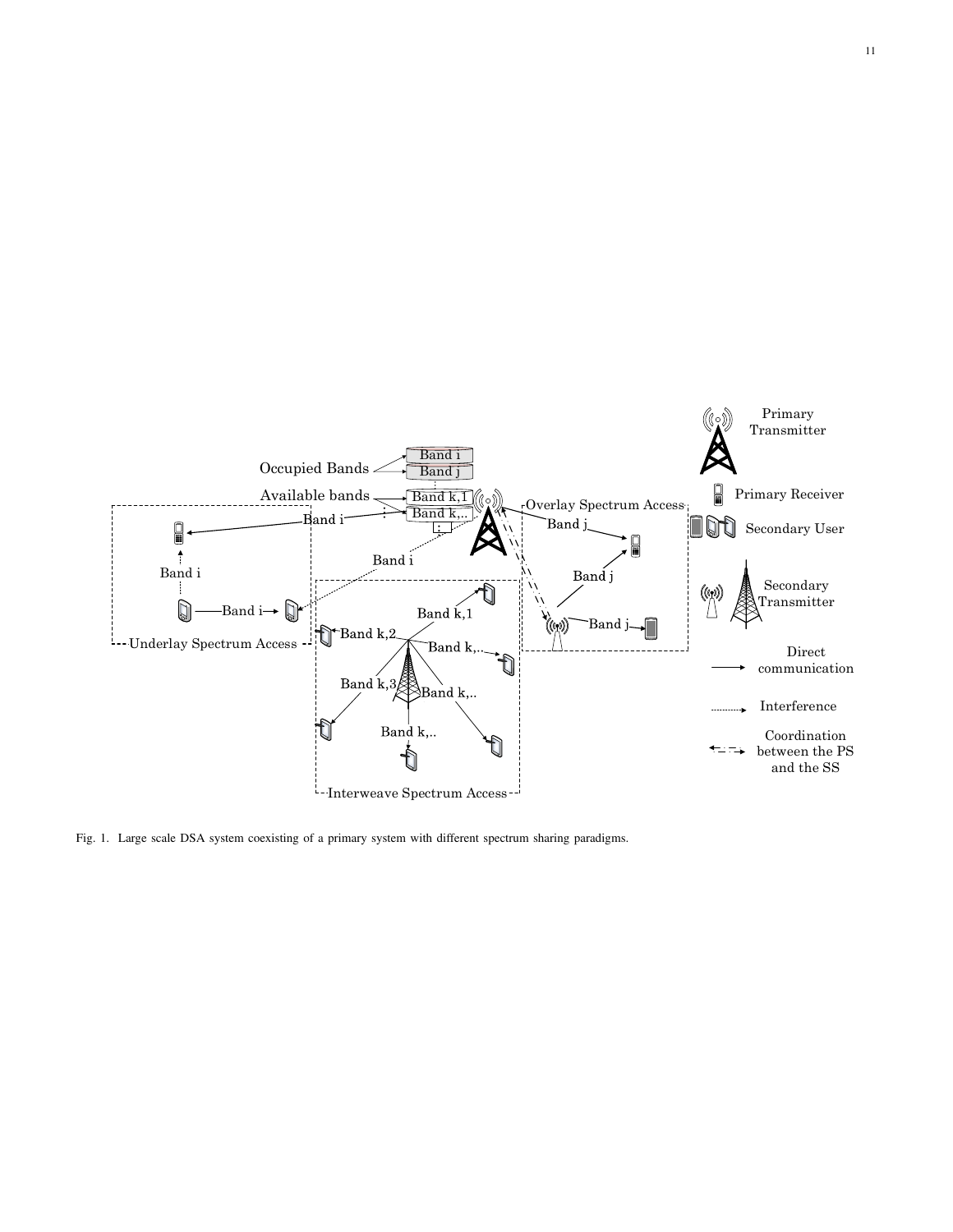

The SU access is QoS aware; the choice of the spectrum access as well as the spectrum width and the power level

Fig. 2. Spectrum management protocols for DSA systems.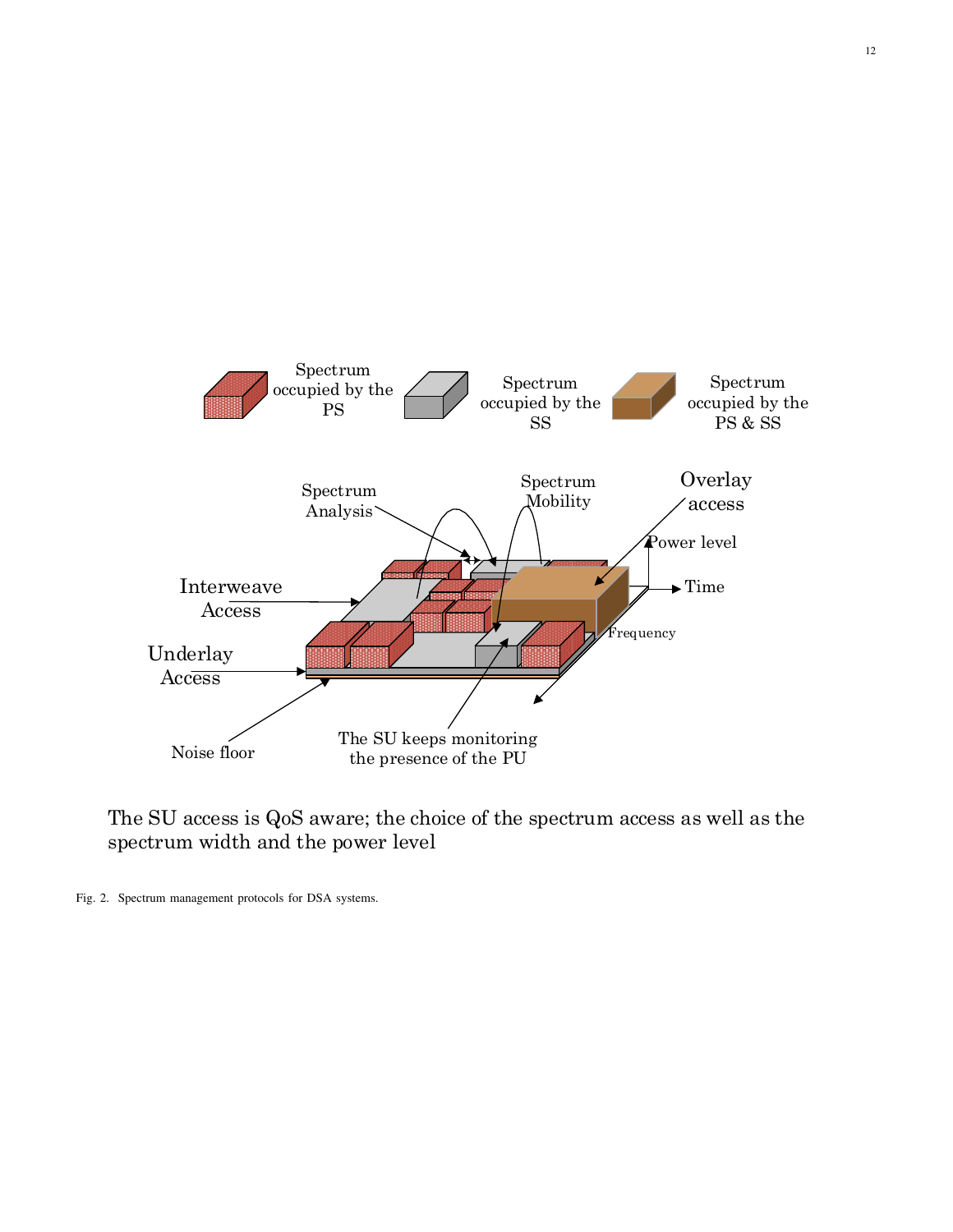

Fig. 3. Q-learning for Large scale DSA.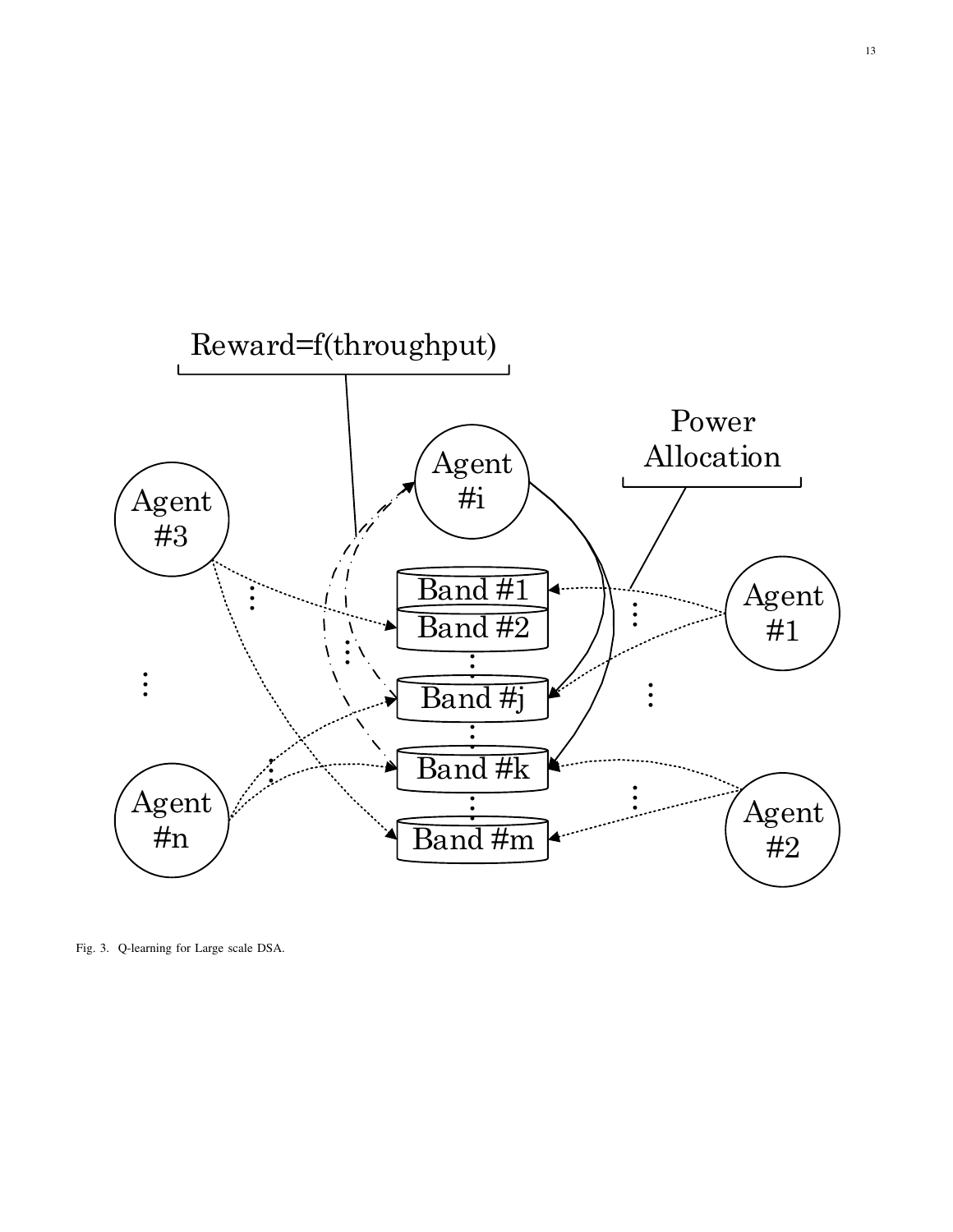

Fig. 4. Particle filter approach for large scale DSA.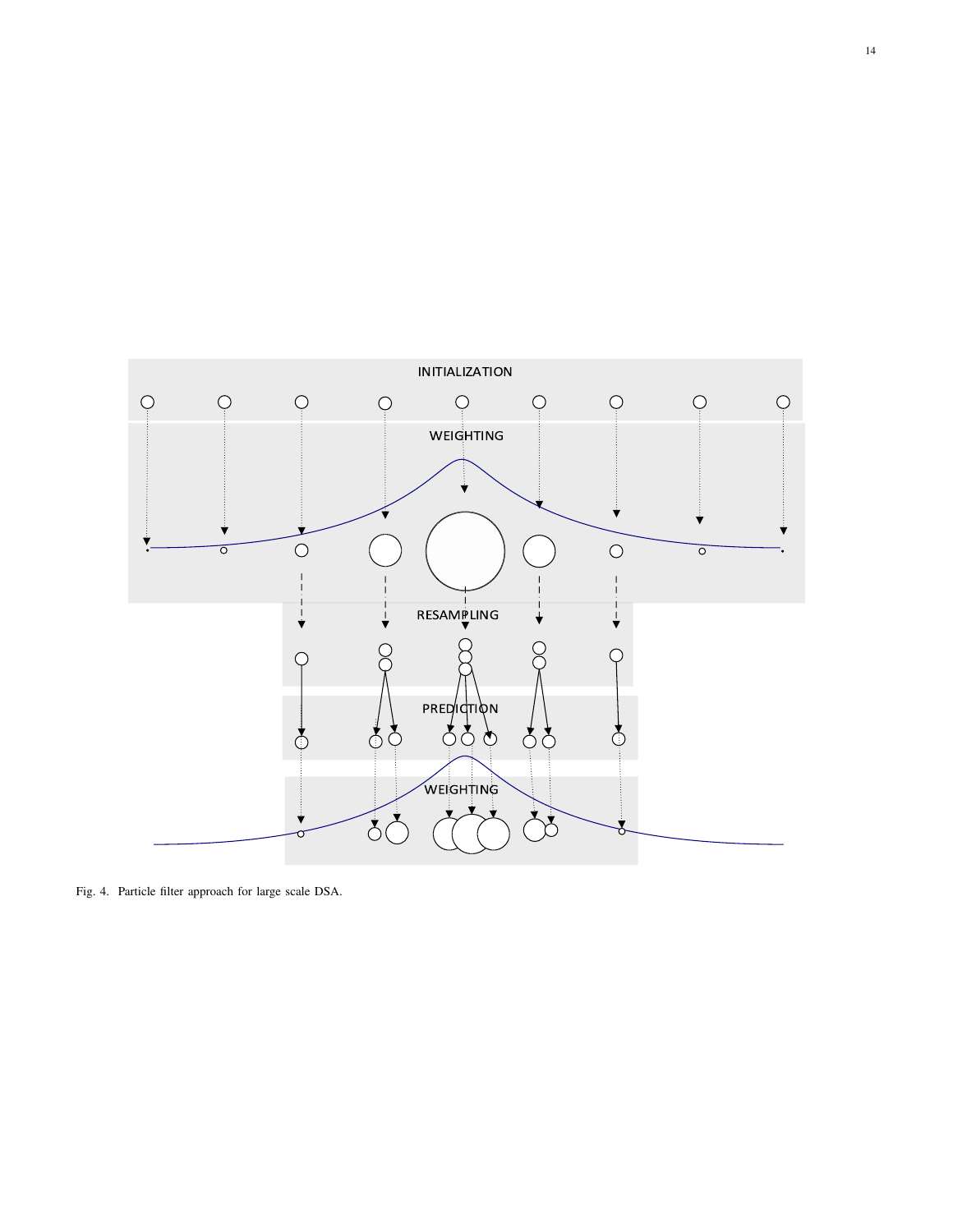TABLE I CHARACTERISTICS OF SPECTRUM MANAGEMENT APPROACHES FOR DSA SYSTEMS.

| <b>Algorithm</b>                | <b>Distributive</b> | Optimal       | Complexity  | <b>Comments</b>                  |
|---------------------------------|---------------------|---------------|-------------|----------------------------------|
| Integer linear programming [10] | N <sub>0</sub>      | optimal       | exponential | discrete power allocation        |
| Evolutionary algorithms [7]     | No.                 | sub-optimal   | linear      |                                  |
| Extended-Kalman Filtering [14]  | No.                 | close-optimal | linear      | valid for Gaussian noise         |
| Game-theoretic methods [11]     | Yes                 | optimal       | linear      | cooperation needed               |
| Q-learning [13]                 | Yes                 | close-optimal | linear      | performance's degradation        |
|                                 |                     |               |             | with rapid changing environments |
| Particle filtering [15]         | Yes                 | close-optimal | linear      | complexity proportional          |
|                                 |                     |               |             | to number of particles           |